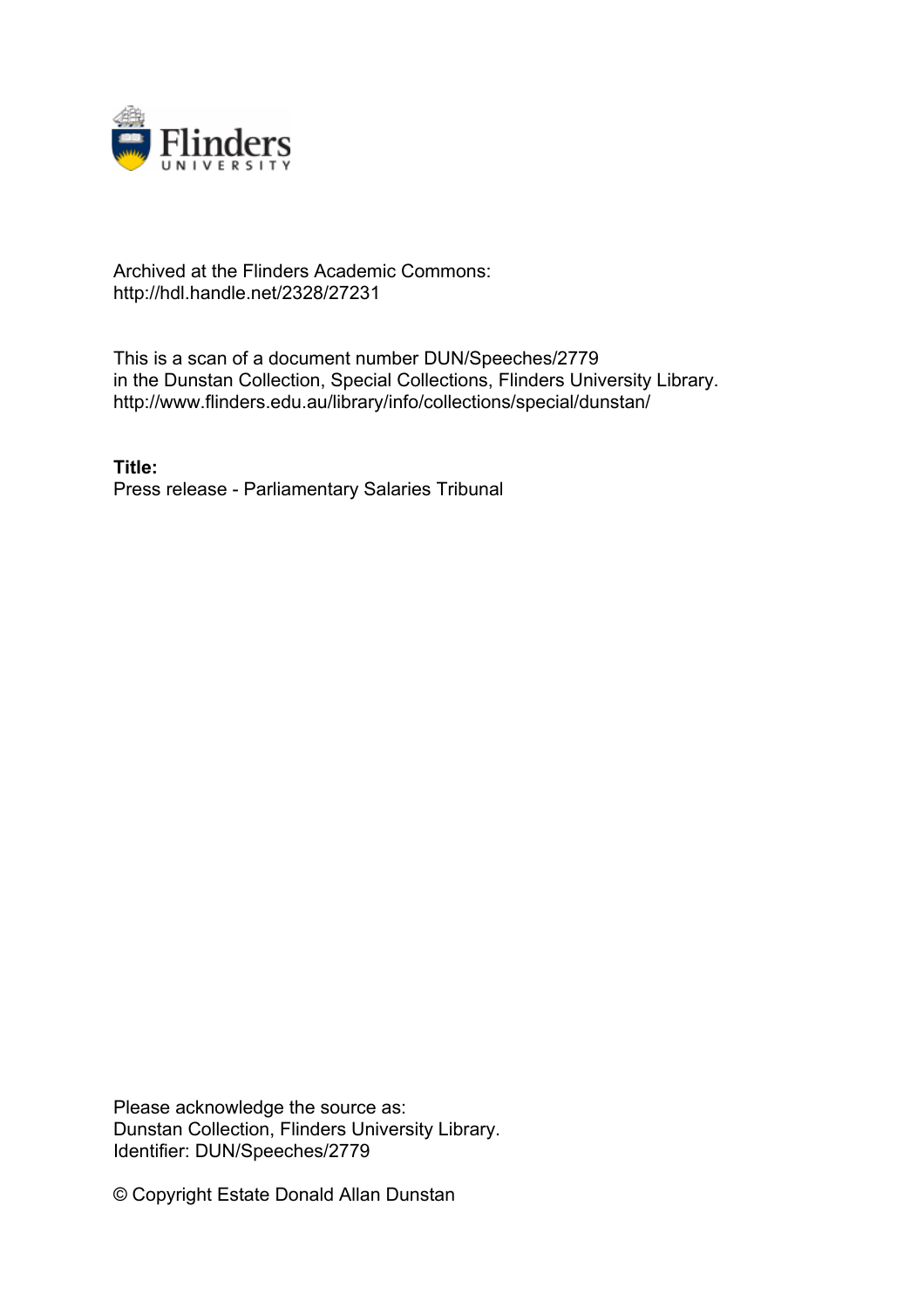## PRESS RELEASE FROM THE PREMIER, MR. DUNSTAN.

### PARLIAMENTARY SALARIES TRIBUNAL. 9.1.75.

Executive Council today appointed Adelaide barrister Mr. L.J. Elliot, Q.C., Chairman of the Parliamentary Salaries Tribunal.

The Chairman of the Public Service Board, Mr. G.J.'Inns, was also appointed as a member of the Tribunal which determines the pay and allowances of State parliamentarians.

The third of the three members is Mr. G.H.P. Jeffery, former Auditor-General.

The Premier, Mr. Dunstan, said Mr. Elliot was a distinguished lawyer and was entirely independent of the Government.

Mr, Inns was deeply involved and widely experienced in matters of wage and salary determination and had been closely associated with the Government's policy of restraint in this area.

Mr. Elliot and the other members of the Tribunal will decide when to begin hearings.

But Mr. Dunstan said he was taking this opportunity to define the Government's approach to future hearings.

He noted that the previous determination was originally meant as an interim; one and that the Tribunal was scheduled to reconvene in the first half of last year.

The Government did not go ahead with the appointment of the Tribunal during the period that it was seeking to achieve a policy of wage indexation limited to  $1\frac{1}{2}$  times average weekly earnings. It had not been possible to achieve this.

In view of this, the continuing effects of inflation and recent pay increases in other areas, it was considered unfair that M.P.'s alone should continue to have their salaries frozen.

The Premier said South Australian parliamentarians were now the lowest paid in the nation.

Mr. Dunstan said that when the Tribunal did meet there would be no submission made to it by any Labor parliamentarians.

 $.2.$ 

c2 *779*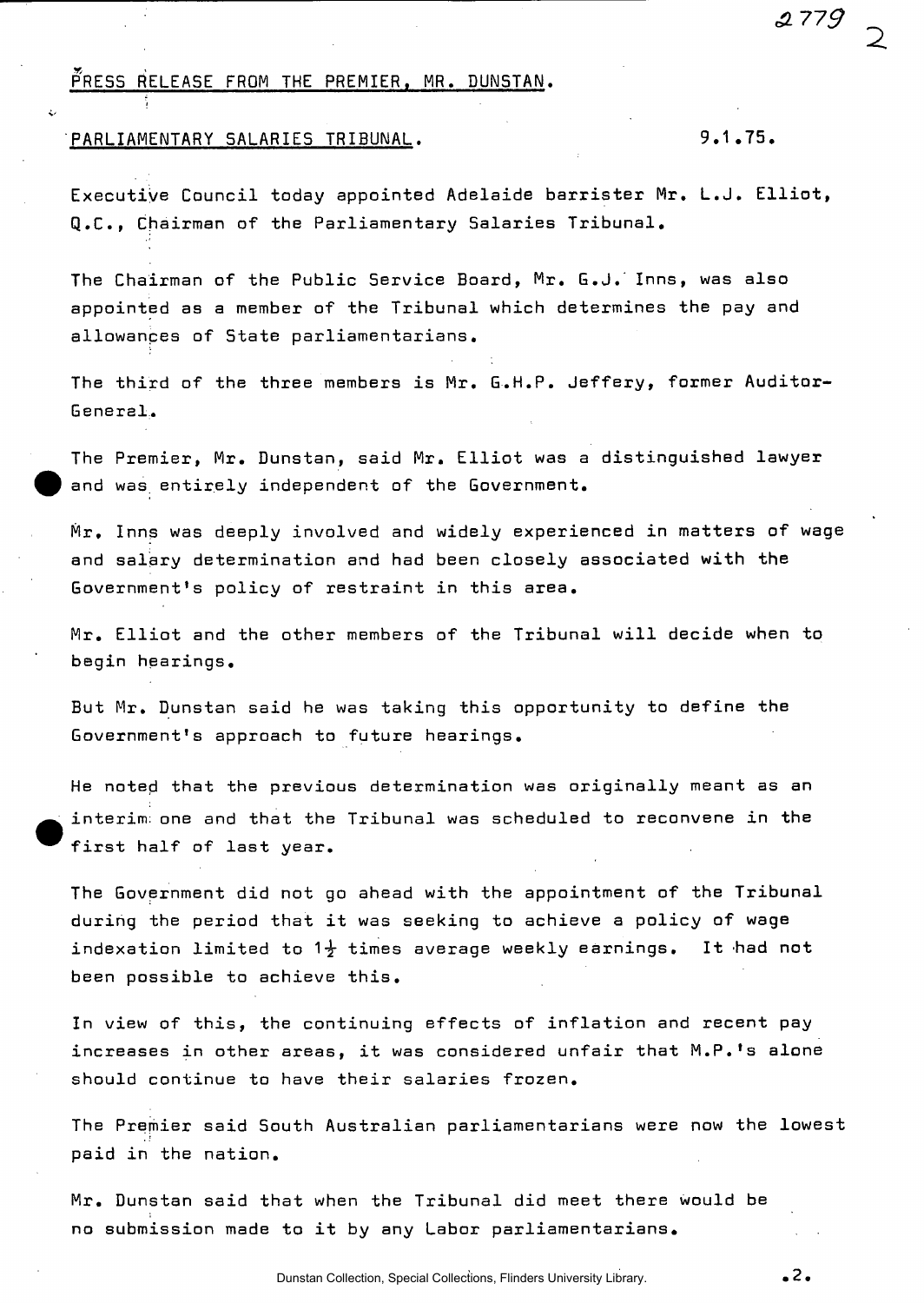It was felt that this was not an appropriate approach and, indeed, created a misleading impression in the community.

Instead, the Tribunal would be provided with Counsel to assist it. This would be an experienced, independent industrial lawyer who would seek and prepare evidence for the Tribunal at its direction.

The Premier added he hoped the Tribunal would take note of the Government's policy of tapered rather than across the board pay increases as demonstrated in today's announcement of senior public service salaries.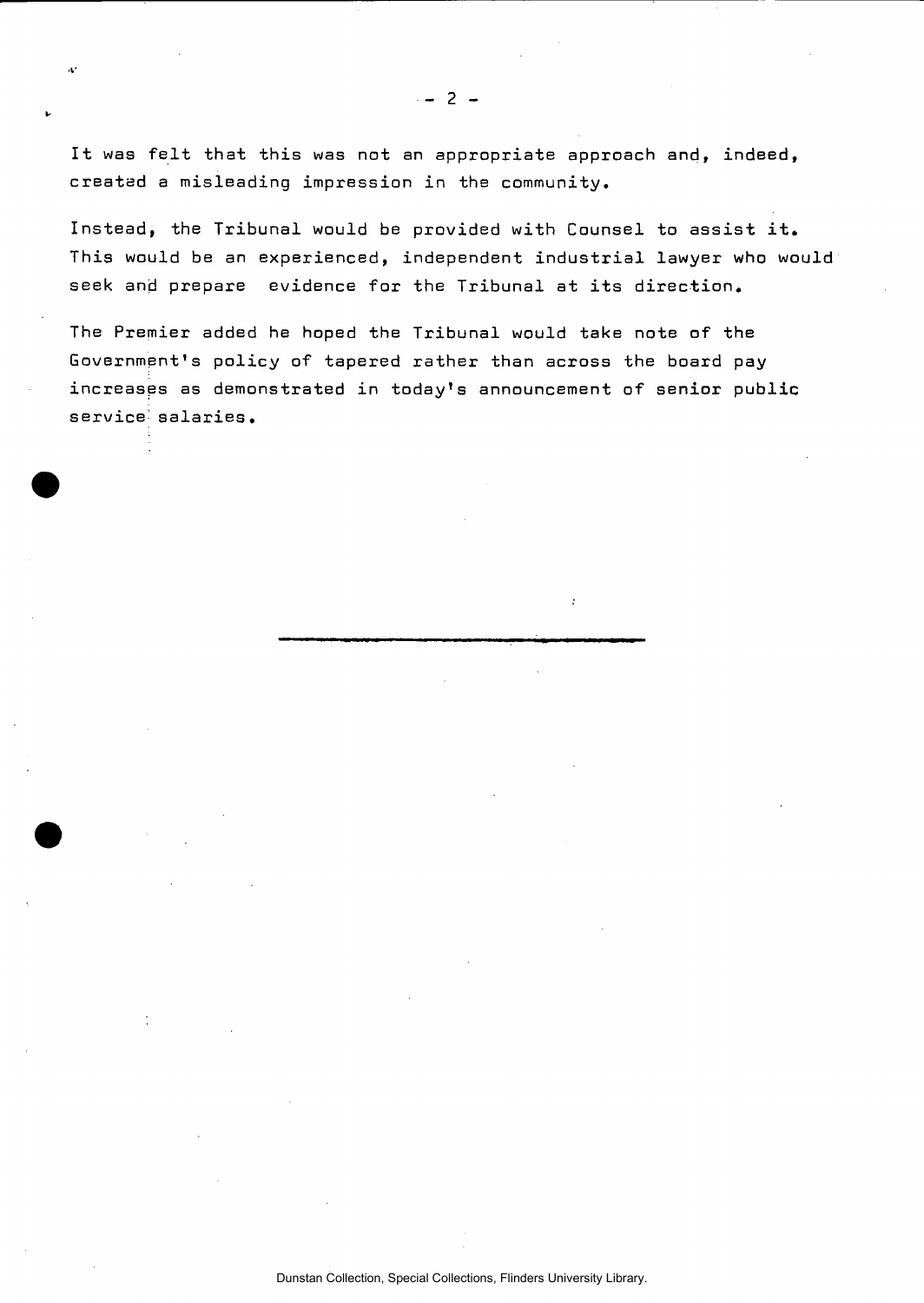### PRESS RELEASE FROM THE PREMIER, MR. DUNSTAN.

PARLIAMENTARY SALARIES TRIBUNAL. 9.1.75.

Executive Council today appointed Adelaide barrister Mr. L.J. Elliot, Q.C., Chairman of the Parliamentary Salaries Tribunal.

The Chairman of the Public Service Board, Mr. G.J. Inns, was also appointed as a member of the Tribunal which determines the pay and allowances of State parliamentarians.

The third of the three members is Mr. G.H.P. Jeffery, former Auditor-General.

The Premier, Mr. Dunstan, said Mr. Elliot was a distinguished lawyer and was entirely independent of the Government.

Mr. Inns was deeply involved and widely experienced in matters of wage and salary determination and had been closely associated with the Government's policy of restraint in this area.

Mr. Elliot and the other members of the Tribunal will decide when to begin hearings.

But Mr. Dunstan said he was taking this opportunity to define the Government's approach to future hearings.

He noted that the previous determination was originally meant as an interim; one and that the Tribunal was scheduled to reconvene in the first half of last year.

The Government did not go ahead with the appointment of the Tribunal during the period that it was seeking to achieve a policy of wage indexation limited to 1 $\frac{1}{2}$  times average weekly earnings. It had not been possible to achieve this.

In view of this, the continuing effects of inflation and recent pay increases in other areas, it was considered unfair that M.P.'s alone should continue to have their salaries frozen.

The Premier said South Australian parliamentarians were now the lowest paid in the nation.

Mr. Dunstan said that when the Tribunal did meet there would be no submission made to it by any Labor parliamentarians.

**.2.**